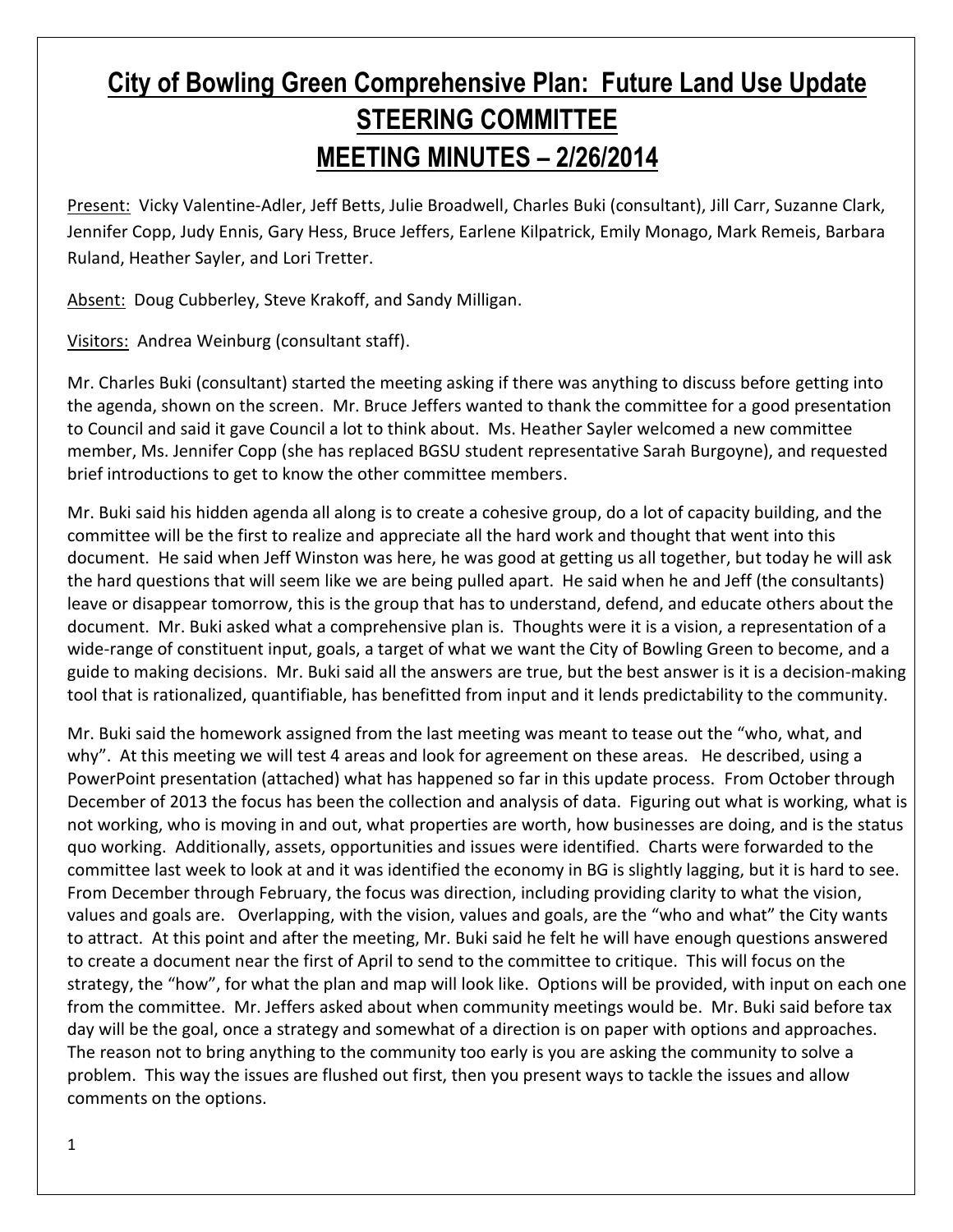Mr. Buki said at today's meeting he really needed to have clarity on the vision, value and goals and consensus on the "who, what and why". He wants to avoid talking about the how. Once answers are formulated to questions he has posed, he can then craft strategies and tools to get the community where we want it to be. Most important is to provide a rational basis for saying yes to what BG wants and saying no to what we do not want. Most scenarios cannot be predicted, so identifying a basis for decision-making is crucial. For example, one area he wanted the committee to focus on for a "test" today is the northeast neighborhood (west of BGSU, north of Wooster, as they fold into the east side of Main Street) – "Who and what is there now, is it working, what is the result of a do nothing strategy, and what do you want there? The homework assignment was to help focus on the "who and what" is desired for the community. Some members brought up concerns with the focus of one of the categories on ethnicity. Mr. Buki stated there are communities that use ethnicity as a target market and provided examples (such as immigrants tend to be entrepreneurial). Inclusion is not non-inclusion, it is focusing on what value they bring. The committee understood the various criteria and the dimensions that may or may not overlap. Some came to the realization families may want different things than empty nesters or singles. That social aspect brings a new dimension to plan for. He apologized for not being clearer on the purpose of ranking each criteria, but looking at these implications all together help sort out, into the horizon, as to the types of parcels, streets, and what retail will need to look like. Mr. Jeffers asked if BG has more single parents than two-parent households. Mr. Buki said single-family households are rising, but BG still has more two-parent households. He said there is a correlation if single-parent families rise you will see the economy go down, along with property values, but then housing becomes more affordable.

In respect to property values, Mr. Buki stated the northeast neighborhood is an ongoing concern, since the residents that live there now are experiencing decreasing property values. If nothing is done, the values will continue to decline as more students move into these areas. The committee has to understand, that as this process moves along, the importance of being able to explain these issues, and ideas to solve them, to reporters, Planning Commission, and Council, is crucial. Some of these groups may not be ready to adopt a bold plan. To be confident with the data presented, he stated he has analyzed 10 years of property records, nonconforming uses, where students live, police data, sales transactions, married them with housing standards reports, year built, other housing criteria (how many bedrooms, baths, size, etc, so comparing apples to apples) and will use this data to figure out the effect on property values and what issues may to be blame. A member stated concerns over the data not reflecting remodeling and Mr. Buki noted that, but these are the best indicators available. Mr. Buki said this data is important so issues can be determined on certain blocks and the do nothing strategy can be predicted better. For example, more homes will most likely become rentals west and south of BGSU if nothing is done to change these numbers. For example, an owner passes away, the son inherits the property and who do you think is most likely to buy? The higher dollar is most likely going to come as a rental than selling to a family to live there. What politically will need to change to move the rental numbers? Do you want to change this and why? How? What things? Is it better streetscaping? Do you want to get rid of nonconforming uses and at what cost? No decisions are cost-free, whether it is financial or political. Who and what makes sure the "what" gets done? For instance, nonconforming uses are a problem. There are a lot in the City and it correlates with lower property values and enforcement issues. One way to get rid of them is to buy them out, but that comes at a great cost. Is a better way to use incentive programs? Otherwise they are going to continue as they transfer from landlord to landlord and remain toxic for the blocks they are located on. Do we use the stick or the carrot to incentivize? This is also where prioritizing is necessary. Will it be financially supporting bike paths or buying out nonconforming uses?

Mr. Buki introduced Ms. Andrea Weinburg, who is a staff member he has living her for one month at a BGSU dorm. She is scoring every residential structure here (8,000+ structures) using a 1 through 6 scale. One being the best score (it would sell when immediately put on the market and needs no work), 2 would be it needs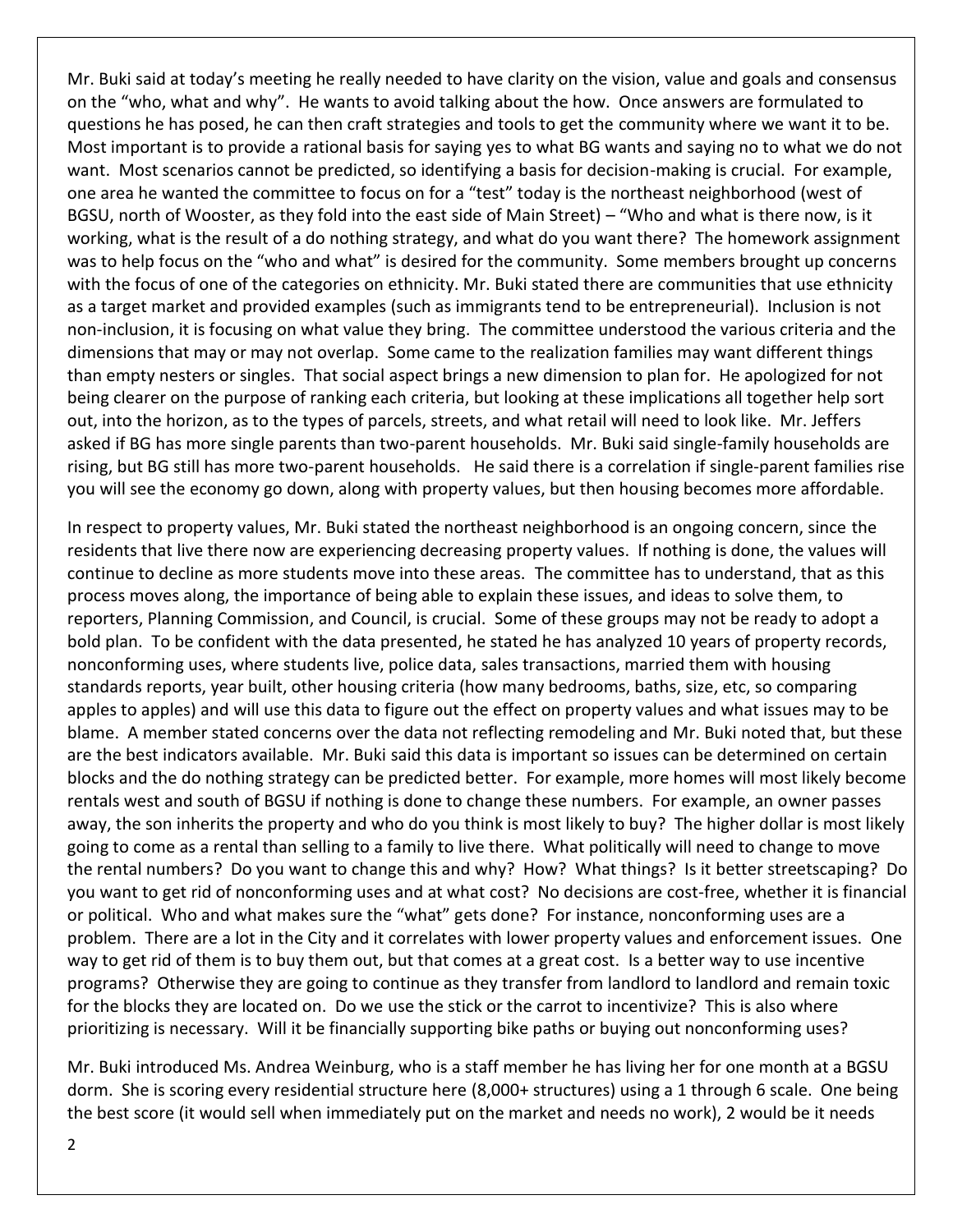minor touch-ups (such as tightening a handle, planting flowers, two weekends for small repairs and then it would sell), 3 would mean it shows signs of issues that would prevent the home from selling immediately (there is a 29 year furnace, 2 layers of shingles, no landscaping, would need sweat equity to fix it up, it is a good deal on a great block but a bad deal on a bad block), 4 would be a troubled property showing signs of neglect and stress (treading downward but still recoverable), 5 would be a blighted property showing lots of distress (risk of abandonment, would take \$20,000 or more to fix up), 6 means it is essentially should be condemned (it is an arson risk, vacant, little hope to save the structure and there normally are not many of these scores). The scores are independent of the size of a structure and location within the City. This is part of the data analysis and will be shared with the committee.

Mr. Buki asked the steering committee to break up into 3 small groups for discussion. The 3 questions to be answered: 1-Who keep or who not to lose (retain)? 2-Who do you want? 3-Why? In essence, this is to ask yourselves "who and what" do you want for this community to thrive and to project what "the who wants" to bring them here.

The first group looked at the opportunity to marry downtown and the university (better town and university knitting together). They saw more commercial opportunities and mixed uses to satisfy both needs. Mr. Buki labeled a paper with "Who/What" and wrote down retaining students and faculty and wanting more young faculty (essentially all faculty) to live here. Students were cited as important since many steering committee members had went to school here and ended up staying. Another group wanted more young professionals (such as teachers) and entrepreneurs. Mr. Buki asked what entrepreneurs are by the group's definition. The group stated people that have an idea and could get capital to make the idea a reality (could start any type of business), including manufacturers. Skilled trade workers are also important, since they may bring young families or start families and have long-term potential to live here from the start of their life-cycle. Attracting BGSU faculty, staff, and students were listed as important to all groups to live here.

Mr. Buki asked why the above listed "who" are important. Having families (and strong households) are important because they are socially and civically invested. They cost less than what they give, thus, they are considered net donors. BGSU students bring a workforce and disposable income to the community. All the above "who's" are the fabric of the community and the common denominator is that they are all investors into the community. BGSU faculty and staff are important because they bring diversity and complexity. They all have different areas of expertise and are highly educated. This makes the community more interesting. Mr. Buki asked how this all ties together. What is the hunch about the trajectory and where the community wants to be? Can we only get to the "who" by increasing housing types and choices? The committee will need to mobilize the community to understand we do not have the diversity and complexity we want. Retaining tenured faculty already here is not hard, but we will have to figure out what do we need to attract the other "who's".

In 3 small groups the committee was assigned to go over the "Test Page" projected on the screen as part of the PowerPoint presentation, with copies at each seat. The first column listed 4 areas: Northeast Neighborhood (N. Enterprise/Fairview/Poe/Ridge), Southeast Neighborhood (Campbell Hill/Manville/Clough/Napoleon), E. Wooster St. (Main to I-75) and Downtown (Main Street from Washington to Oak). For each area, the next column asked the question "Who/What is there now?". The next column questioned "Is it Working? Why Yes or No?". The third column questioned the "Result of a Do Nothing Different Strategy" and the last column questioned "What Do You Want?" for each area listed. The groups met to discuss these areas for about 20 minutes. Mr. Buki asked for answers to the first column for each neighborhood. The groups agreed the NE neighborhood, SE neighborhood, and E. Wooster St. are not working. However, the groups felt the SE and E. Wooster get a "soft no" as not working. Technically, these